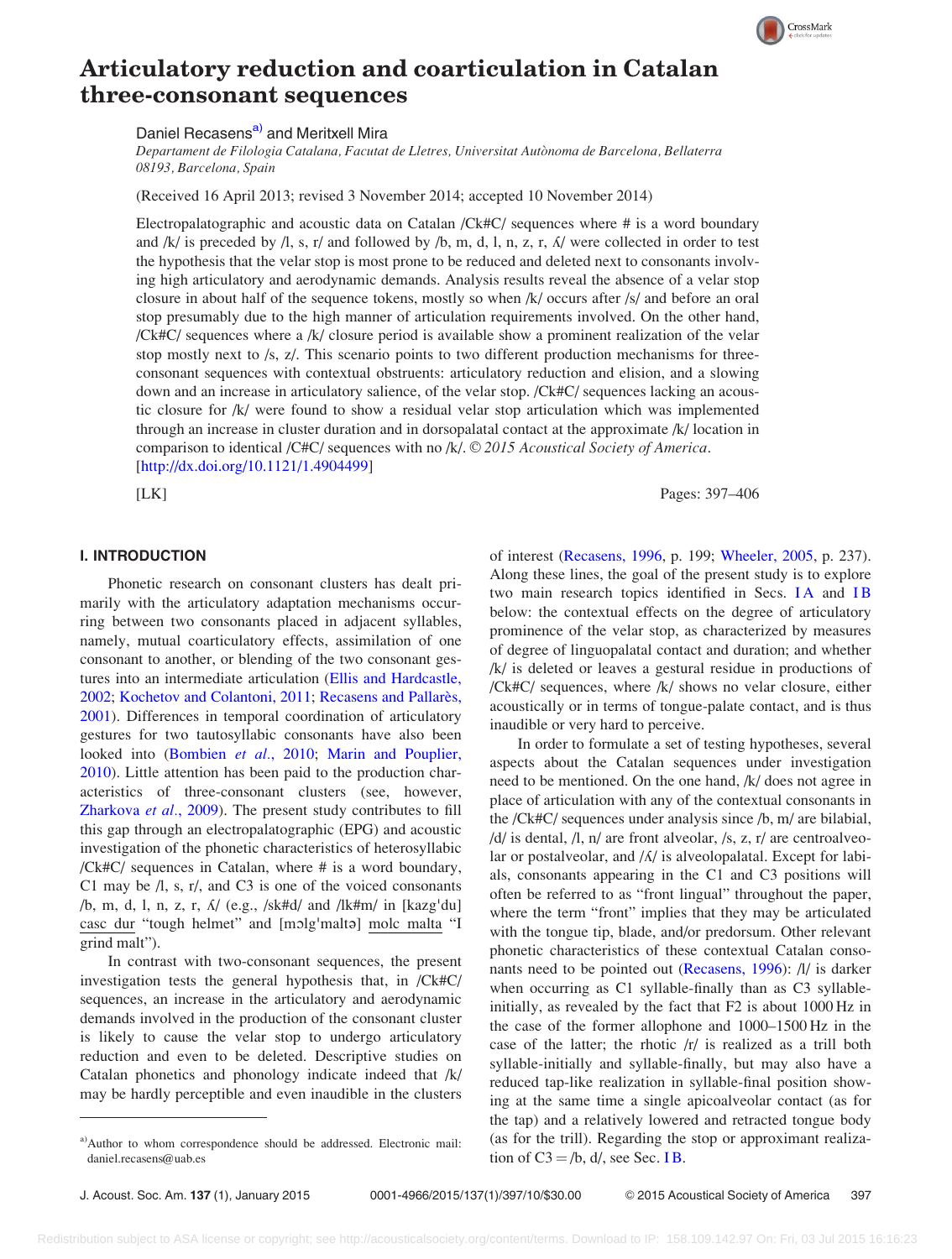## <span id="page-1-0"></span>A. Contextual effects

There are several reasons why extreme degrees of articulatory reduction can occur for  $C2 = \frac{1}{k}$  in the clusters under investigation. It has been pointed out that consonants are more unstable in syllable-final than in syllable-initial clusters since they participate in less coupling relations in the former than in the latter, i.e., while syllable-initial consonants are all coupled to the following vowel, syllable-final ones overlap with each other to a larger extent and are coupled sequentially [\(Marin and Pouplier, 2010\)](#page-8-0). This means essentially that, compared to its timing as a singleton, the consonant adjacent to the vowel shifts toward the vowel in syllable-initial clusters but not in coda clusters. A more specific reason is the difficult task involved in changing place of articulation and thus, in repositioning the tongue body twice during the same three-consonant cluster: from alveolar C1 to velar C2 and from velar C2 to dental, alveolar or alveolopalatal C3 ([Chitoran](#page-8-0) et al., 2003). As for clusters where /k/ is followed by a labial consonant, we speculate that articulatory reduction could cooccur with gestural overlap whenever the lip closing gesture is anticipated in time, though as pointed out in Sec.  $IB$ , this instance of overlap is less likely to occur than in dental, alveolar  $+$  labial clusters such as /tp, np/.

Keeping these aspects in mind, several predictions may be made regarding the effect of the contextual consonants on the realization of /k/ in three-consonant clusters. On the one hand, the likelihood that /k/ is severely reduced is expected to increase with the manner of articulation requirements for contextual obstruents, i.e., stops and fricatives, and the alveolar rhotic mostly if realized as a trill (/b, d, s, z, r/), as opposed to contextual sonorants, i.e., nasals and laterals  $($ /m, n, l,  $A$  $/$ ). The rationale behind this contextual difference for most clusters under investigation is that the stricter the C1 and C3 manner demands, the harder it should be for the articulators to travel from the articulatory position for a front lingual C1 to that for the back dorsal C2 and back to a front lingual C3 again. Strict production demands for obstruents are related to the formation of a complete closure and the generation of an audible burst for stops, and to the passage of a high velocity air jet through a narrow central lingual slit for the generation of turbulent noise for fricatives, and to the intraoral pressure rise associated with all these articulatory maneuvers [\(Ohala and Sol](#page-8-0)é[, 2010](#page-8-0)). The alveolar trill should also be highly constrained due to the fine tuning between tongue tip tension, articulatory configuration, and translingual airflow involved in the execution of one or several fast alveolar contacts ([Sol](#page-9-0)é[, 2002](#page-9-0)). On the other hand, the production of sonorants, i.e., nasals and laterals, ought to be less demanding than that of obstruents and the trill since they allow continuous airflow and exhibit a lower oral pressure level; moreover, a nasal consonant could contribute to the maintenance of the dorsal closure for preceding /k/ in order to facilitate the production of the stop burst by preventing nasal venting during the oral stop [\(Bombien](#page-8-0) et al., 2013).

Other articulatory characteristics for the contextual consonants should also have an effect on /k/ articulation and thus ought to play an active role in the prominence of the velar dorsal gesture. In principle, considerable lingual contact at the palatal zone for the velar stop is expected to occur next to consonants which are produced with a relatively large dorsopalatal contact area such as the alveolopalatal  $/\Delta/$  and, to a lesser extent,  $/s$ ,  $z/$ . Other contextual consonants should contribute to preserve the dorsovelar closure for /k/ while causing the consonant to exhibit a lowered tongue predorsum position and thus little dorsopalatal contact. This should be so for labials since these consonants involve no tongue body activity, and for dark /l/ and perhaps the trill /r/, which are produced with some predorsum lowering and postdorsum retraction and possibly a secondary postdorsal constriction at the pharynx  $(1, r)$  or the velar region (/l/) [\(Proctor, 2011](#page-9-0); [Browman and Goldstein, 1995](#page-8-0)). A similar articulatory outcome is predicted to take place next to other front lingual consonants articulated with more or less front dorsum lowering, i.e., /d/ due to its dental place of articulation and the alveolar nasal /n/ presumably since it requires a low intraoral pressure level and no prominent burst ([Dart, 1991;](#page-8-0) [Recasens, 2012](#page-9-0)).

In sum, a joint consideration of the manner and place requirements for the contextual consonants in /Ck#C/ sequences allows predicting that /k/ should undergo more articulatory reduction, i.e., it ought to show less tongue dorsum contact, be shorter and drop more often, next to oral stops than to nasals and laterals. The role of /s, z/ and /r/ is less clear than that of the other contextual consonants since two opposite outcomes for /k/ may be predicted to occur in this case: While articulatory reduction should be favored by manner demands on frication and trilling, /s, z/ could trigger an increase in dorsal contact at the palatal zone and /r/ the preservation of the dorsovelar closure.

#### B. Gestural residue

Data from the literature reveal a trend for articulatory reduction and gestural overlap to affect apical and labial stops rather than dorsal stops ([Hardcastle and Roach, 1979;](#page-8-0) [Byrd, 1996\)](#page-8-0). The high articulatory complexity involved in the production of three consecutive consonants may account for why syllable-final velars may undergo considerable gestural reduction in three-consonant clusters. This scenario allows investigating whether a consonant which leaves no obvious acoustic trace and is hardly perceived (i.e., /k/ in our study) may still be realized phonetically and thus may show a gestural residue in the articulatory signal. Instances of perceptually assimilated but nevertheless present articulatory gestures have been identified in the literature, as for the alveolar nasal stop closure being overlapped by the lip closing gesture for the following labial stop in the cluster /np/ (seven plus; [Browman and Goldstein, 1991](#page-8-0)), and the alveolar stop showing some incomplete central alveolar closure and/or some tongue contact fronting at the sides of the alveolar and palatal zones in the cluster  $\frac{dg}{dg}$  (did gardens; [K](#page-8-0)ünhert and [Hoole, 2004\)](#page-8-0).

Along these lines, the paper makes a crucial distinction between "/Ck#C/ sequences with [k]" and "/Ck#C/ sequences with no [k]" depending on whether a /k/-related closure event occurs in the acoustic signal or not, respectively. Traces of the dorsal gesture for /k/ will be looked for by

Redistribution subject to ASA license or copyright; see http://acousticalsociety.org/content/terms. Download to IP: 158.109.142.97 On: Fri, 03 Jul 2015 16:16:23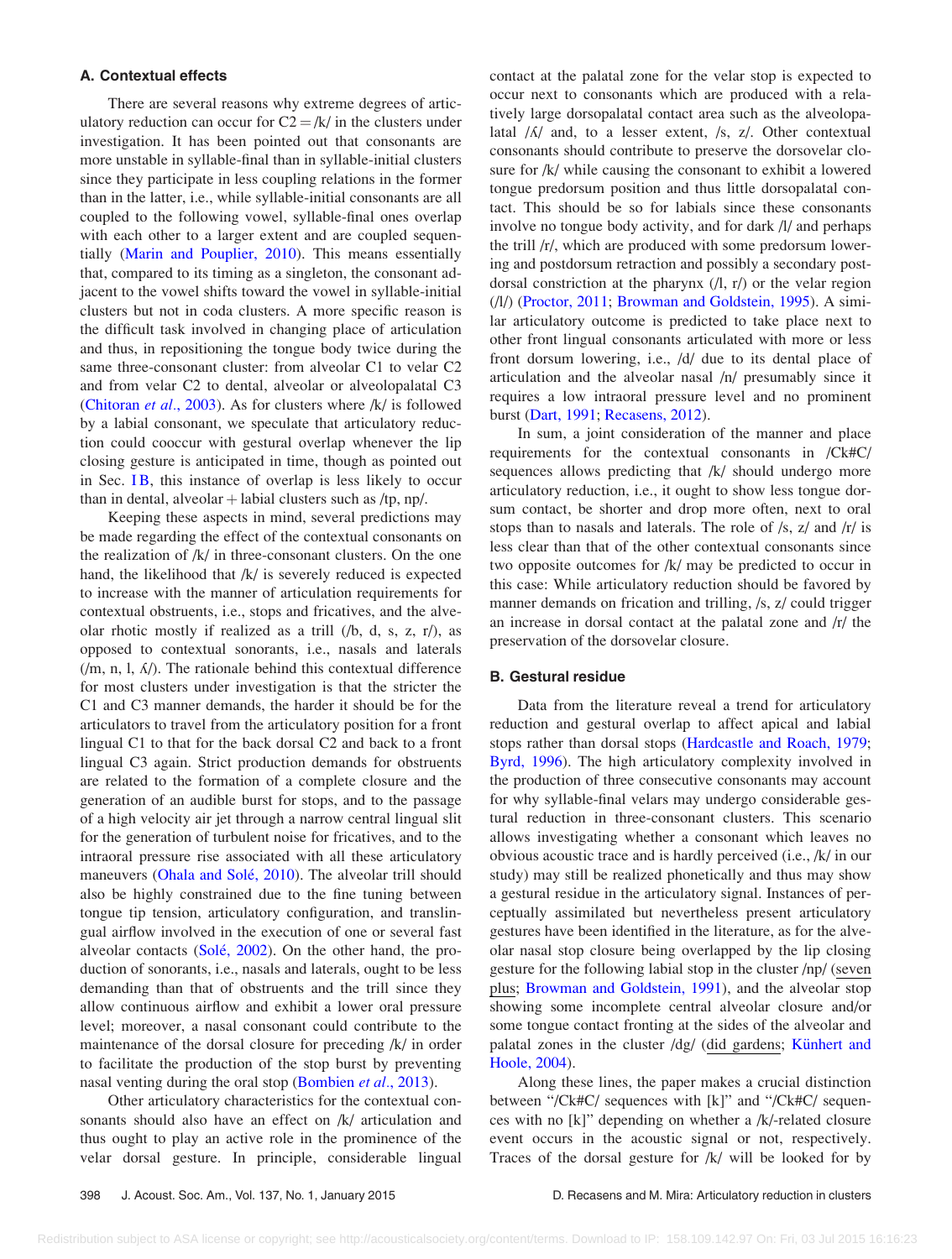<span id="page-2-0"></span>comparing /Ck#C/ sequences with no [k] with control /C#C/ sequences where C1 and C2 are identical to C1 and C3 of the three-consonant sequence, as for example /lk#d/ in molc dàtils "I grind dates" and /l#d/ in vol dàtils "he/she wants dates." In comparison to the two-consonant control sequences, the /k/ gestural residue is expected to be signaled by several articulatory and acoustic events: greater dorsal contact at the hard palate mostly so in consonant contexts other than  $\Lambda$ , r/ (see Sec. IA) since, even if lacking a full closure, the velar stop ought to involve some tongue dorsum raising; a longer cluster duration since speakers plan for three phonemes in /Ck#C/ sequences as opposed to two in /C#C/ control sequences.

Another phonetic characteristic in support of the presence of a gestural residue for /k/ will be sought in the manner of articulation of  $C3 = /b$ , d/, which should be realized as approximants in /Ck#C/ sequences with no [k] if a trace of the dorsal gesture is not available but as stops when such a trace is present. This ought to be the case since, in Catalan, voiced stops are produced as stops after stops, and essentially as approximants after fricatives, nasals, laterals, and approximants except when the two consecutive consonants are homorganic and share the same closure location ([Recasens, 1996](#page-9-0)). This instance of contextual adaptation may be viewed as a progressive manner assimilation process through which /b, d, g/ acquire the close or open vocal tract configuration of the preceding consonant. Thus, for example, /lk#b/ in a sequence like calc bo "good tracing paper" is expected to be implemented as [lgb] if the velar stop is realized phonetically and as [lß] if the velar stop has been deleted and in the control sequence /l#b/. In the sequence /lk#d/ (e.g., molc dàtils "I grind dates"), however, dental /d/ should be realized as the dental stop [d] not only when [k] is present but also when it is absent, since /l/ assimilates to following /d/ which results in the two consonants being articulated with the tongue front at the dentoalveolar zone. Moreover, the stop realization of  $C3 = /b$ , d/ is expected to be maintained in CC#C sequences with [k] since, unlike the velar stop, the two voiced stop phonemes occur in the syllable-initial prevocalic position.

### C. Summary of research goals

The primary goal of the present study is to determine the contextual influences on the frequency of occurrence and degree of prominence of the velar stop in Catalan /Ck#C/ sequences, and whether the stop leaves an articulatory trace in /Ck#C/ productions where it shows no major acoustic cues. The presence of the dorsovelar stop should be favored by sonorants as opposed to obstruents, by consonants produced with considerable dorsopalatal contact and by those exhibiting some degree of homorganicity with /k/ at the velar or upper pharyngeal place of articulation. Evidence for a residual articulation will be sought through a comparison between /Ck#C/ sequences with no [k] and the corresponding control /C#C/ sequences using measures of dorsopalatal contact, cluster duration, and manner of articulation for  $C3 = /b, d/$ .

EPG and acoustics have been used simultaneously for the study of velar stops in other studies ([Byrd, 1996;](#page-8-0) [Bombien](#page-8-0) et al., 2010; [Fougeron and Ridouane, 2008](#page-8-0); [Celata](#page-8-0) et al.[, 2013](#page-8-0)). The acoustic record should provide a good indication about the presence of a velar stop closure which may also be detected on the EPG record if occurring at the back hard palate. Whenever taking place behind the hard palate, the velar stop closure will be inferred from the acoustic signal alone since EPG does not provide information about dorsovelar contact. In comparison with EPG, other techniques, i.e., electromagnetic midsagittal articulometry (EMA), ultrasound, and magnetic resonance imaging (MRI) provide more direct information about lingual activity but may be problematic with respect to temporal resolution (MRI) and to capturing dorsovelar closure location and extent for velars (EMA, ultrasound).

# II. METHOD

### A. Recording and segmentation

Three-consonant sequences composed of all /Ck#C/ combinations of C1 = /l, s, r/, C2 = /k/, and C3 = /b, m, d, l, n, z, r,  $\Delta$ / were recorded in seven or eight syllable long sentences with the main sentence stress falling on the syllable containing C3 (e.g., /lk#b/ in necessito aquest calc bo "I need this good tracing paper," where sentence stress falls on the syllable bo). This particular set of consonant combinations was selected in order to test the effect of contextual consonants of different place and manner of articulation on the presence and degree of prominence of  $C2 = \frac{1}{k}$ , and represent all possible /Ck#C/ sequences in Catalan regarding C1 and to a large extent C3 as well (a few other consonants may appear in C3 position such as /j/, e.g., molc iuca "I grind yuca"). The clusters under analysis were preceded and followed by low or mid back rounded vowels which show practically no dorsopalatal contact and therefore should not interfere with the degree of linguopalatal contact for the consonants in the cluster. Two-consonant sequences sharing the same C1 and C3 as these /Ck#C/ sequences, which will be referred to as "C#C control sequences" throughout the paper, were also recorded in comparable sentences both regarding contextual vowels, number of syllables and sentence stress (e.g., /l#b/ in em va dir que no cal bosses "he/she told me that bags are not needed," where sentence stress falls on the syllable bo).

Three Eastern Catalan speakers (DR, the paper's first author; JP, JC) recorded seven times EPG and acoustic data of the sentence material in a reading task with a 1.5 mm thick wedge-shaped artificial palate equipped with 62 electrodes. Naturalness in the speakers' productions was sought by having the three subjects read in random order as naturally as possible and at their normal speech rate a long sentence list including the sentences of interest and an additional series of Catalan sentences containing phonetic material for another analysis study. Linguopalatal contact configurations were obtained with the WinEPG system of Articulate Instruments every 10 ms [\(Hardcastle](#page-8-0) et al., 1989). As shown by the top left-most EPG contact pattern displayed in Fig. [3,](#page-5-0) electrodes on the artificial palate were distributed in eight rows (from back-most row 8 to anterio-most row 1)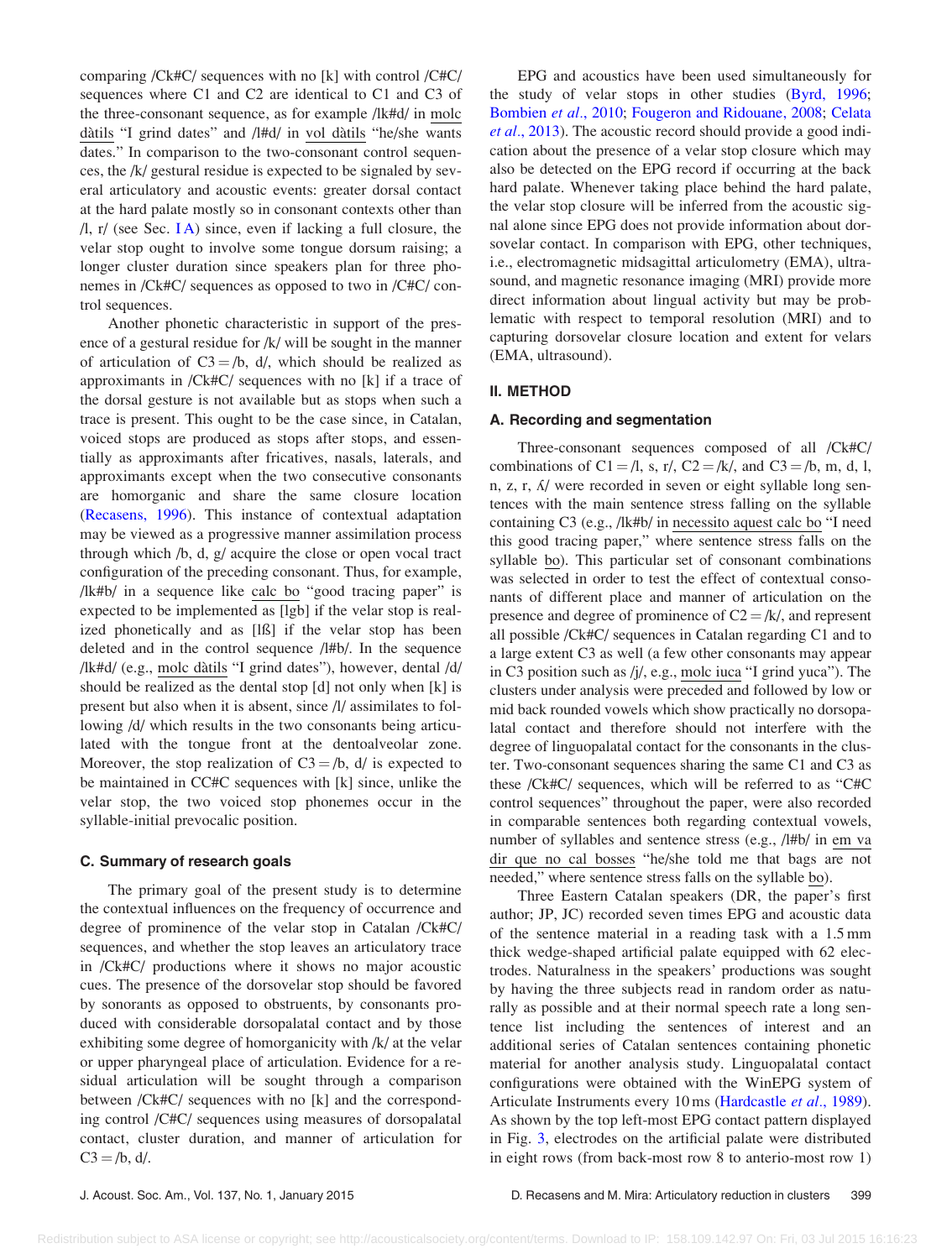and in four columns at each half of the artificial palate (from central-most column 4 to lateral-most column 1); they were also grouped into two articulatory zones such that the four front rows were assigned to the alveolar zone and the four back rows to the palatal zone. The acoustic signal was acquired at 22 050 Hz and downsampled to 11 025 Hz for analysis using the Computerized Speech Lab (CSL) analysis system of Kay Elemetrics. The EPG data were converted into CSL format for simultaneous visual inspection of the waveform, the spectrographic display and the linguopalatal contact patterns. Spectrograms were displayed using 100 sample points per frame, a Hamming window and a preemphasis factor of 0.8. Recorded files included no more than five sentence tokens each so as to avoid problems with the temporal alignment between the EPG and audio signals which could arise in longer files. For all recorded sentences, we verified that there were no temporal misaligments by focusing on events where temporal matching between the articulatory and acoustic signals could be easily determined such as closure onset and offset for stops.

EPG printouts of all linguopalatal contact patterns were made for all 1008 sequence tokens, i.e., 504 /Ck#C/ tokens and 504 /C#C/ control sequences (48 sequences  $\times$  3 speak $ers \times 7$  tokens). The presence or absence of /k/ was determined based on the presence or absence of a closure period devoid of formant structure on the spectrographic displays. The velar stop closure could be followed by a weak and hardly perceptible burst which was not taken to be part of the consonant (see also [Henderson and Repp, 1982\)](#page-8-0). As revealed by a token-to-token and speaker-by-speaker analysis of the EPG data, this period of acoustic closure could correspond to a sequence of EPG contact patterns exhibiting full electrode activation at the back-most row 8 of the artificial palate (actual closure at the postpalatal or palatovelar zone), or else no linguopalatal closure and variable degrees of lateral contact at the four back rows of the palatal zone, which did not show up in the corresponding /C#C/ controls (actual closure at the velar zone, or no velar closure and gestural residue). Thus, even in those cases where a period of acoustic closure did not cooccur with a visible tongue closure on the EPG record because the closure for /k/ was formed behind the hard palate (more often for speakers DR and JP than for speaker JC), there was enough electrode activation at the palatal zone to ascertain that a velar stop realization was present.

The onset and offset of the other consonants in the consonant sequences under analysis were identified through simultaneous inspection of the EPG contact patterns and the spectrographic displays. Regarding those measures which depended on the alignment between the two signals, we included as part of a specific phonetic segment a given 10 ms EPG frame if it took place five or more milliseconds later than the acoustic onset of the segment in question. Stop realizations of  $C3 = /b$ , d, g/ were taken to occur whenever there was a period of acoustic closure devoid of formant structure starting at the offset of the preceding consonant (often at the /k/ burst whenever the velar stop was present) and ending at the voiced stop burst, which in the case of  $C3 = /d$ / was matched by a complete dentoalveolar closure on the EPG record. The edges of laterals and nasals, and of approximant realizations of  $C3 = /b$ , d, g/, were identified with the onset and offset of a period of low intensity formant structure, and with the onset and offset of an alveolar closure for  $/n/$  and of tongue contact occurring at least at the two and four central alveolar columns in the case of  $\frac{1}{4}$  and  $\frac{1}{4}$ , respectively (i.e., at columns 4-4 and 3-4-4-3 in Fig. [3,](#page-5-0) top left EPG contact configuration). The segmental boundaries for /s, z/ were placed at the onset and offset of a period of high frequency frication noise delimited by the vowel edges. The segmentation criteria for /r/ were conditioned by manner of articulation: whenever realized as a trill in C3 position, the rhotic exhibited generally two or more alveolar contacts separated by opening periods for speaker DR, or was realized with a single contact or as a fricative or an approximant for speakers JP and JC (the approximant or fricative realization of the trill occurred fairly often after /s/ for all speakers); in C1 position, /r/ was realized with a single contact or most of the time as an approximant with low intensity formants whose edges were identified as the onset and offset of the consonant.

### B. Data analysis

The frequency of occurrence of the stop consonant in the /Ck#C/ sequences of interest was computed as a function of C1 and C3 through visual inspection of the spectrographic and EPG displays using the criteria for velar stop identification described in Sec. [II A.](#page-2-0) Moreover, in order to find out whether speaker-dependent differences in the frequency of occurrence of the velar stop were conditioned by speech rate, a measure of global speech rate was obtained for each speaker by dividing sentence duration by the total number of phonological units occurring in the sentence [\(Pfitzinger,](#page-8-0) [1996\)](#page-8-0). A subset of eight sentences selected at random from the sentence database was used for that purpose.

Articulatory prominence for the velar stop in /Ck#C/ sequences with [k] was based on measures of closure duration and dorsopalatal contact size. Regarding the latter measure and as specified by the contact index of EPG data reduction method ([Fontdevila](#page-8-0) et al., 1994), Qp or palatal contact index values were obtained by averaging the number of "on" electrodes at the palatal zone over the total number of 32 electrodes at this zone (see [Fougeron and Ridouane,](#page-8-0) [2008](#page-8-0) and Celata et al.[, 2013](#page-8-0) regarding similar index measures for quantifying dorsopalatal contact for velar stops). Coarticulatory effects in Qp were analyzed at the midpoint of the velar stop closure period.

The presence of a gestural residue in /Ck#C/ sequences with no [k] was investigated by comparing several measures for the sequences in question and the corresponding control /C#C/ sequences: Qp values at the onset of the last cluster consonant and at 10 ms before this point which is where the gesture for /k/ was expected to occur; overall cluster duration, as determined from the same signals which were used for segmentation (see Sec. [II A](#page-2-0)); the frequency of occurrence of stop and approximant realizations of  $C3 = /b$ , d/.

## C. Statistics

In order to evaluate the effect of C1 and C3 on the frequency of occurrence of the velar stop, a logistic regression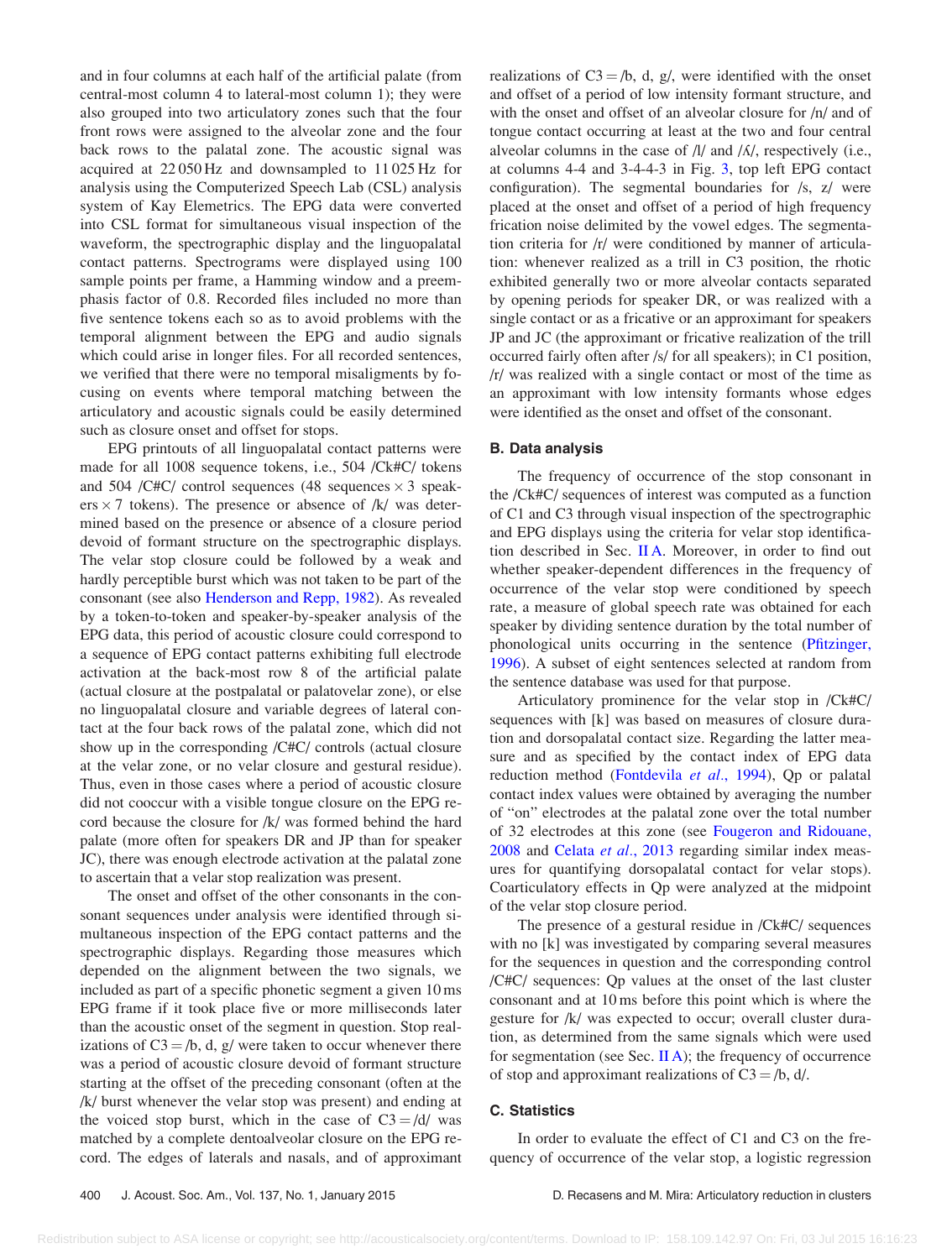<span id="page-4-0"></span>analysis was performed on the /k/ percentages of occurrence for /Ck#C/ sequences using a Generalized Linear Mixed model (GENLINMIXED) with "C1" and "C3" as fixed factors and "speaker" as a random factor. The test was run on 496 out of 504 recorded sequence tokens (8 tokens were discarded due to lack of clarity in the acoustic signal or to problems with the speakers' productions). Contextual effects on the Qp values at /k/ midpoint and on /k/ duration in /Ck#C/ sequences with /k/ were analyzed by means of a repeated measures GENLINMIXED test with C1 and C3 as fixed factors and speaker and "repetition" as random factors. In order to ascertain statistically the possible implementation of /k/ in /Ck#C/ sequences with no [k], another repeated measures GENLINMIXED test was run on the Qp values at C3 onset and at  $-10$  ms before this temporal point, and on cluster durations, for /Ck#C/ sequences and their /C#C/ controls, with C1, C3, and "cluster type" (levels /Ck#C/ and /C#C/) as fixed factors and speaker and repetition as random factors. The statistical model included all main effects and interactions between fixed factors in all tests with the exception of the logistic regression test, where the factor interaction could not be analyzed due to the high number of minimal (0) and maximal (7) data counts. Moreover, the interpretation of factor interactions in the two remaining tests should be taken with caution in view of the uneven number of tokens for the /Ck#C/ combinations with and without /k/ (overall there were 274 tokens with /k/ and 222 with no /k/; see Sec. III A). Whenever applicable, Bonferroni's post hoc comparisons were performed on pairs of three or more levels of an independent variable yielding a main effect. The significance level was established at  $p < 0.05$ . All analyses were performed on the IBM SPSS Statistics 20 package.

# III. RESULTS

### A. Frequency of occurrence

According to the combined acoustic/EPG inspection method described in Sec. [II A](#page-2-0), the velar stop occurred in 274 out of 496 cases (55.2%) and its presence turned out to be conditioned by C1 and, to a lesser extent, by C3 as well. Results from the logistic regression yielded a main C1 effect  $[F(2, 62) = 40.94, p < 0.001]$ , which was associated with the frequency of occurrence of the velar stop varying with the preceding consonant in the progression  $\frac{1}{}$   $\frac{r}{>}$  /s/ and thus being higher next to a sonorant than to an obstruent (see Fig. 1, left graph). Speakers generally agreed in showing more deletions after /s/ than after /l, r/ and less deletions after /l/ than after /s, r/; in particular, the C1-dependent percentages of occurrence for  $/k/$  amounted to 60.7%  $(1/)$ , 17.9% (/s/), and 71.4% (/r/) for speaker DR, 75%, 0%, and 12.5% for speaker JP, and 100%, 78.6%, and 73.2% for speaker JC. The main effect of C3 [F(7, 62) = 6.73, p < 0.001] was related to significant differences for  $/m$ , l, n,  $\Delta$  (least deletions) > /b, d/ (most deletions) and, therefore, to a more frequent presence of the velar stop when C3 was a sonorant than when it was an obstruent (see Fig. 1, right graph).

There was no straightforward relationship between number of elisions and speech rate. Thus, while speaker DR spoke faster than speakers JP and JC (average segment duration was  $63.50 \text{ ms}$ , s.d.  $= 3.36$  for the former subject, and 78.61 ms, s.d.  $= 3.1$  and 77.36 ms, s.d.  $= 3.62$  for the two latter ones), the frequency of occurrence of the velar stop varied in the progression  $JC > DR > JP$ .

## B. Clusters with [k]

According to results from the repeated measures GENLINMIXED test run on the Qp values at closure midpoint, data for /Ck#C/ sequences with [k] yielded a main effect of C1 [F(2, 251) = 96.23,  $p < 0.001$ ] and C3 [F(7,  $251$ ) = 12.61, p < 0.001], and a significant C1\*C3 interaction  $[F(13, 251) = 6.08, p < 0.001]$ . *Post hoc* tests and data for the individual subjects revealed that dorsopalatal contact for /k/ varies as a function of C1 in the progression  $\frac{|s|}{\frac{r}{2}}$  /r/ > /l/, and as a function of C3 in the progression  $\langle z, \Delta \rangle > \langle b, m, d, l,$ n, r/ (see Fig. [2,](#page-5-0) left and right graphs). EPG contact patterns plotted in Fig. [3](#page-5-0) show that, in agreement with the predictions made in Sec. IA, these C1- and C3-dependent differences are related to the presence of more dorsal contact at the

 $C<sub>3</sub>$ 



FIG. 1. Frequency of occurrence of the velar stop in /Ck#C/ sequences with [k] plotted as a function of C1 (left graph) and C3 (right graph). Filled bars correspond to sonorants (nasal, laterals), and unfilled bars to obstruents (stops, fricatives) and the alveolar trill. Error bars correspond to the standard error of a proportion.



J. Acoust. Soc. Am., Vol. 137, No. 1, January 2015 D. Recasens and M. Mira: Articulatory reduction in clusters 401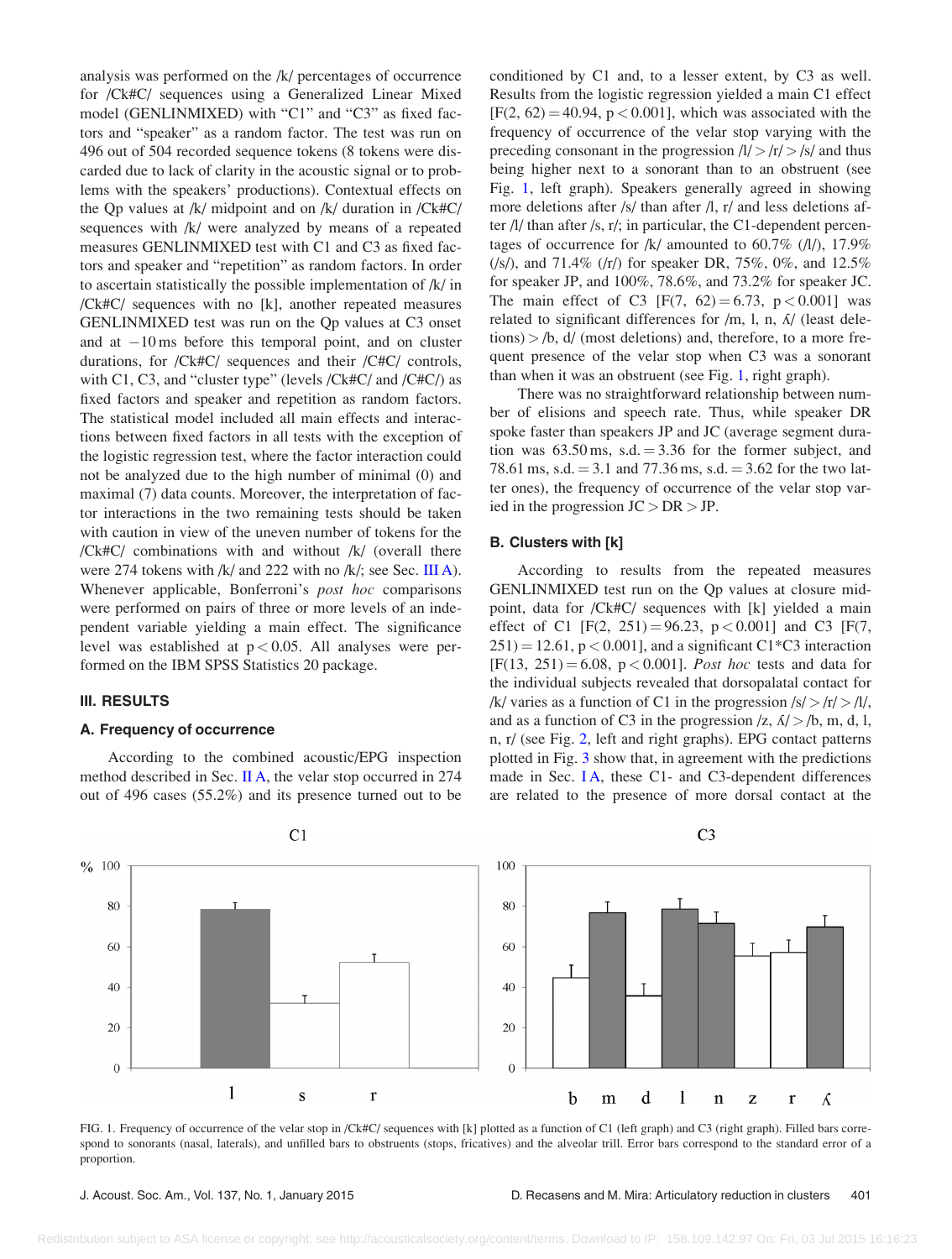<span id="page-5-0"></span>

FIG. 2. Qp values for the velar stop in /Ck#C/ sequences with [k] plotted as a function of C1 (left graph) and C3 (right graph). Filled bars correspond to sonorants (nasal, laterals), and unfilled bars to obstruents (stops, fricatives) and the alveolar trill. Error bars correspond to one standard deviation.



FIG. 3. Linguopalatal contact configurations at the midpoint of C1, C2, and C3 for selected cluster tokens. Data for /lk#d/ correspond to speaker JP, those for /lk#ø/ to speaker DR, and those for /sk#n/ and  $/rk#A/$  to speaker JC. Electrodes are filled if contacted by the tongue and unfilled otherwise. The top left EPG contact pattern shows the numbering of rows and columns on the artificial palate.

402 J. Acoust. Soc. Am., Vol. 137, No. 1, January 2015 D. Recasens and M. Mira: Articulatory reduction in clusters

Redistribution subject to ASA license or copyright; see http://acousticalsociety.org/content/terms. Download to IP: 158.109.142.97 On: Fri, 03 Jul 2015 16:16:23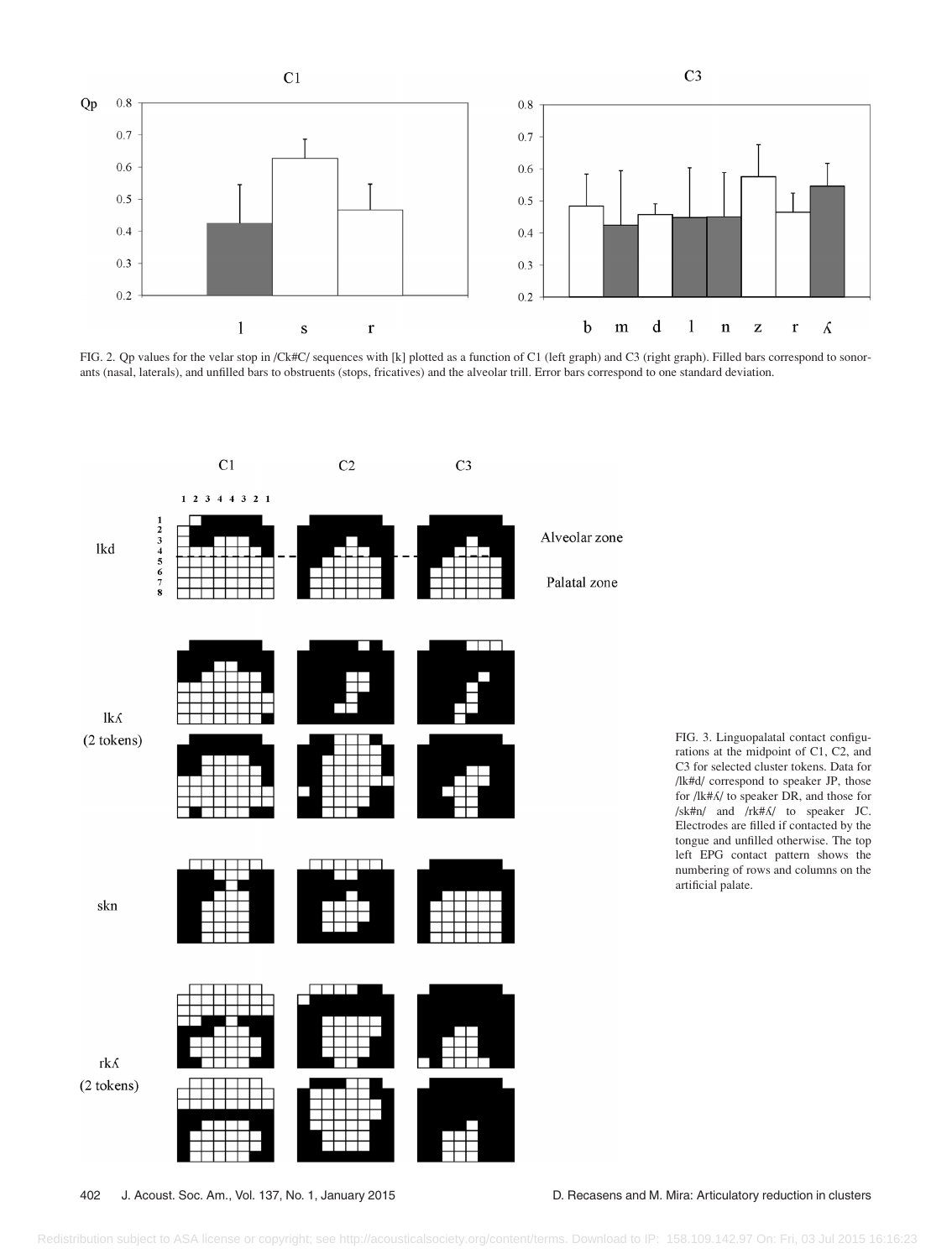<span id="page-6-0"></span>palatal zone for contextual  $/s$ ,  $\Lambda$  (see C1 pattern for the sequence /sk#n/ and C3 patterns for /lk# $\Lambda$ , rk# $\Lambda$ /) than for contextual /d, 1, n, r/ (C1 patterns for /lk#d, lk# $\Lambda$ , rk# $\Lambda$ / and C3 patterns for /lk#d, sk#n/). Data for /lk# $\Lambda$ , sk#n, rk# $\Lambda$ / in the figure also reveal that  $C2 = \frac{1}{k}$  may show central alveolar contact with the tongue front next to two flanking consonants articulated with an alveolar closure or constriction. The significant C1\*C3 interaction turned out to be associated with smaller Qp differences among consonants whenever  $C2 = /k/$  is flanked by an obstruent and a rhotic than by a nasal or lateral sonorant, which suggests that the two former manner classes constrain the tongue dorsum for /k/ to a larger extent than the two latter ones. Thus, for example, the maximal Qp difference for /k/ among all eight consonants appearing in C2 position was less when the velar was preceded by  $\frac{s}{r}$ , r $\frac{s}{r}$  (0.081, 0.103) than when it occurred after  $\frac{n}{r}$ (0.261).

The repeated measures GENLIMIXED test run on the /k/ duration values yielded a main effect of C1 [F(2,  $251$ ) = 4.03, p < 0.05] and C3 [F(7, 251) = 7.53, p < 0.001], and a significant C1\*C3 interaction  $[F(13, 251) = 3.93,$  $p < 0.001$ ]. As shown by Fig. 4, C1-dependent differences in  $/k/d$  duration are small and turned out to be significant for  $/r/d$  $>$ /s/ only. As for the effect of C3, the dorsovelar closure period turned out to be significantly longer before /z, r/ than before  $/m$ , n,  $\Delta/$  (and also before  $/d$ ,  $1/$  than before  $/m/$ ). Analogously to the Qp scenario, the significant C1\*C3 interaction was related to a higher number of significant effects among contextual consonants and thus greater /k/ duration variability when the consonant flanking /k/ was a sonorant, often including /r/, than when it was an obstruent. Thus, for example, the maximal /k/ duration difference among all eight consonants appearing in C2 position was less when  $Cl = /s$ , r/ (32.6 ms, 25.6 ms) than when  $Cl = /l/(37.1 \text{ ms})$ .

The linguopalatal contact and duration data just presented reveal that, contrary to the frequency of occurrence scenario (Sec. [III A\)](#page-4-0), the velar stop in the context of alveolar fricatives is not especially reduced: it may be articulated with more dorsopalatal contact (both after /s/ and before /z/) and exhibits a longer duration (at least before /z/) than in the context of the other dental and alveolar consonants.

## C. Clusters with no [k]

#### 1. Qp and duration

According to results from the repeated measures GENLINMIXED test and as shown in Table [I](#page-7-0), most /Ck#C/ sequences with no [k] had significantly more dorsopalatal contact and were significantly longer than the corresponding control /C#C/ sequences which may be taken in support of a trend for three-consonant sequences to exhibit a trace of the dorsovelar stop gesture.

Qp values at C3 onset yielded a main effect of cluster type, C1 and C3 [F(1, 486) = 49.09, p < 0.001; F(2,  $486$ ) = 95.38, p < 0.001; F(7, 486) = 169.35, p < 0.001], and the significant interactions C1\*C3 and cluster type\*C3  $[F(11, 486) = 48.59, p < 0.001; F(7, 486) = 4.3, p < 0.001].$ These significant effects were associated with more dorsopalatal contact for /Ck#C/ sequences with no [k] than for the /C#C/ controls in all C1 conditions (and more so after C1  $=$  /l/ than after C1 = /s, r/) and before most C3 (all but / $\Lambda$ /). Statistical results at 10 ms before C3 onset were highly similar to those obtained at C3 onset.

The cluster duration values also yielded a main effect of cluster type, C1 and C3 [F(1, 486) = 93.52, p < 0.001; F(2,  $486$ ) = 27.81, p < 0.001; F(7, 486) = 11.83, p < 0.001], and the significant interactions C1\*C3 and cluster type\*C1  $[F(11, 486) = 10.51, p < 0.001; F(2, 486) = 6.87, p < 0.001].$ These significant differences were related to longer /Ck#C/ sequences with no [k] than the /C#C/ controls in practically all the C1 and C3 contextual scenarios (for  $C1 = \frac{1}{\pi}$  rather than  $Cl = /s$ , r/ and for all C3 but /d/).

#### 2. Stop vs approximant realization

As shown in Table [II](#page-7-0), the frequency of occurrence of the stop and approximant realizations of /b, d/ in clusters with  $Cl = /l$ , s, r/ varied a great deal depending on whether /Ck#C/ sequences with no [k] or the corresponding /C#C/ control sequences were taken into consideration. Overall, voiced stops were realized much more often as stops than as approximants in the /Ck#C/ sequences with no [k] (63 vs 18 out of 81 cases and thus, 77.8% vs 22.2%), while the





Redistribution subject to ASA license or copyright; see http://acousticalsociety.org/content/terms. Download to IP: 158.109.142.97 On: Fri, 03 Jul 2015 16:16:23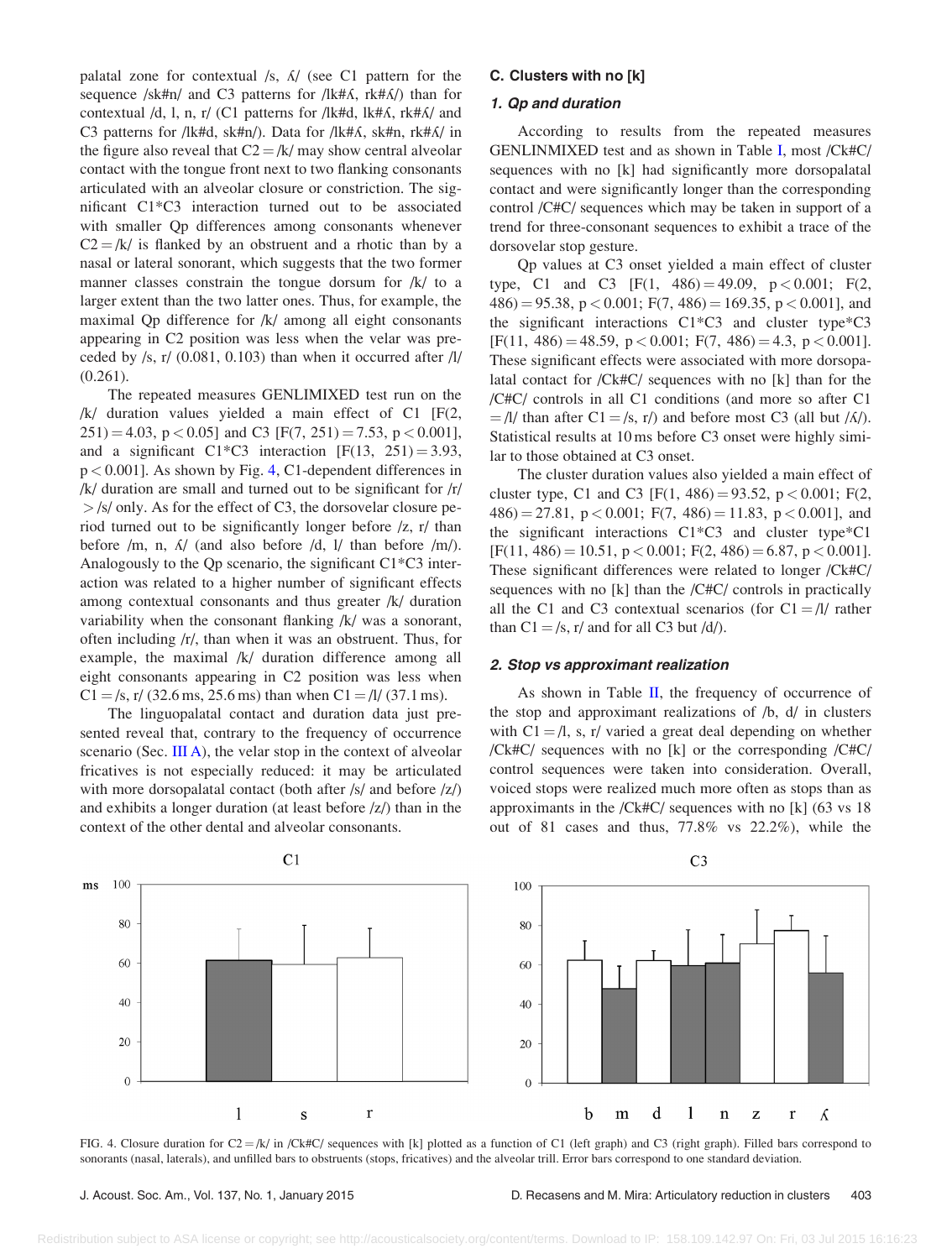<span id="page-7-0"></span>TABLE I. Cross-speaker Qp values at C3 onset (left), and cluster durations in ms (right), for /Ck#C/ sequences with no [k] and the corresponding /C#C/ controls. Data are presented as a function of  $C1 = /l$ , s, r/ averaged across C3 conditions (top) and as a function of  $C_3 = /b$ , m, d, l, n, z, r,  $\Lambda/$  averaged across C1 conditions (bottom). Standard deviations are given in italics.

|   | Qp at C <sub>3</sub> onset |        | Cluster duration |        |
|---|----------------------------|--------|------------------|--------|
|   | Ck#C                       | C#C    | Ck#C             | C#C    |
| 1 | 0.2475                     | 0.1812 | 147.82           | 131.14 |
|   | 0.094                      | 0.095  | 7.53             | 27.88  |
| S | 0.4031                     | 0.3533 | 174.07           | 161.63 |
|   | 0.008                      | 0.013  | 28.65            | 16.09  |
| r | 0.3518                     | 0.3176 | 170.20           | 160.21 |
|   | 0.059                      | 0.072  | 14.44            | 22.21  |
| b | 0.2912                     | 0.2321 | 177.62           | 159.21 |
|   | 0.019                      | 0.059  | 29.19            | 17.59  |
| m | 0.3658                     | 0.3225 | 160.00           | 157.86 |
|   | 0.004                      | 0.055  | 21.21            | 26.26  |
| d | 0.3450                     | 0.2783 | 168.25           | 152.30 |
|   | 0.024                      | 0.030  | 30.84            | 32.95  |
| 1 | 0.2526                     | 0.2418 | 160.36           | 148.93 |
|   | 0.004                      | 0.075  | 6.57             | 7.58   |
| n | 0.2850                     | 0.2429 | 150.60           | 146.90 |
|   | 0.026                      | 0.070  | 6.23             | 16.50  |
| Z | 0.4445                     | 0.4055 | 177.00           | 172.62 |
|   | 0.043                      | 0.056  | 14.72            | 30.48  |
| r | 0.3358                     | 0.3090 | 171.43           | 153.73 |
|   | 0.081                      | 0.093  | 1.56             | 19.17  |
| K | 0.5376                     | 0.5089 | 160.01           | 157.44 |
|   | 0.026                      | 0.080  | 40.50            | 21.01  |

percentage of stop realizations was slightly lower than that of approximant realizations in the control /C#C/ sequences (58 vs 67 out of 125 cases and thus, 46.4% vs 53.6%). The difference in stop realization percentages between the two sequence types was highly significant  $[\chi^2(1) = 19.96,$ p < 0.001]. Differences were even higher after excluding the data for /lkd/ and /ld/ since, as shown in the table and as pointed out in Sec.  $IB$ , /d/ is realized invariably as a stop after homorganic /l/: indeed, when /lk#d, l#d/ were excluded, stop realization percentages decreased down to 35.6% for the controls while staying much the same for the /Ck#C/

TABLE II. Cross-speaker percentages of occurrence for stop and approximant realizations of /b, d/ in pairs of /Ck#C/ sequences with no [k] and the corresponding /C#C/ controls.

| Sequence pair | /b, d/ realization | Ck#C  | C#C   |
|---------------|--------------------|-------|-------|
| $1kh-1h$      | stop               | 92.9  | 4.8   |
|               | approximant        | 7.1   | 95.2  |
| lkd-ld        | stop               | 100.0 | 100.0 |
|               | approximant        | 0.0   | 0.0   |
| skb-sb        | stop               | 46.7  | 28.6  |
|               | approximant        | 53.3  | 71.4  |
| skd-sd        | stop               | 66.7  | 52.4  |
|               | approximant        | 33.3  | 47.6  |
| rkb-rb        | stop               | 88.9  | 9.5   |
|               | approximant        | 11.1  | 90.5  |
| rkd-rd        | stop               | 93.3  | 85.0  |
|               | approximant        | 6.7   | 15.0  |

sequences with no [k] (75.7%). These data on the manner of articulation for /b, d/ agree with the Qp and duration data referred to in Sec. [III C 1](#page-6-0) in pointing to the presence of a dorsovelar stop gesture in /Ck#C/ sequences with no [k].

The table also shows that, in disagreement with descriptive accounts (Sec.  $IB$ ), /sd/ and /rd/ did not yield more approximant than stop C2 realizations. This was so presumably since, while C1 and C2 are not articulated at the same location in this case (the front lingual constriction occurs at the alveolar zone for C1 and at the dental zone for C2), they nevertheless share the same front lingual articulator (as for /ld/). Moreover, demanding manner requirements for  $C1 = /s$ , r/ may also contribute to the presence of (relatively) high stop or stop-like percentages for  $C2 = /d/$  in these circumstances.

### IV. DISCUSSION

The first goal of this investigation was to determine the contextual conditions which cause  $C2 = \frac{k}{\pi}$  to stay or drop in three-consonant clusters. Data on the frequency of occurrence of the velar stop in Catalan /Ck#C/ sequences as determined by inspection of the acoustic and EPG record reveal that the stop closure was often absent or greatly reduced in about half of the sequences under analysis. This outcome, which may seem surprising given the fact that dorsal consonants are resistant to elision and gestural overlap ([Byrd,](#page-8-0) [1996\)](#page-8-0), may be accounted for by the high articulatory demands involved in the production of heterosyllabic threeconsonant clusters. Moreover, the frequency of occurrence of the velar stop closure turned out to be affected by context, i.e., its presence varied mostly with C1 in the progression /l/  $>$  /r/  $>$  /s/ and, less so, with C3 in the progression sonorants  $>$  stops with  $\frac{z}{r}$ ,  $\frac{r}{\theta}$  falling in between. These data confirm the initial hypothesis that the chances that the velar stop is severely reduced should increase with the severity of the manner of articulation demands for contextual obstruents > contextual sonorants. Those requirements need to be sought in the performance of specific mechanisms for the generation of a burst for stops and of the frication noise for fricatives [\(Ohala and Sol](#page-8-0)é, 2010). Thus, for example, the formation of the dorsal closure for /k/ becomes quite difficult after or before the generation of the long and audible turbulent noise for /s/ in sequences involving the production of another front lingual consonant. As expected, trilling for  $C2 = |r|$  also resembles obstruents in causing  $|k|$  to reduce to a larger extent than contextual nasals and laterals. Among consonants occupying the C1 position, differences in articulatory constraint between /s/, on the one hand, and /l/ and /r/, on the other hand, may also be related to the fact that Eastern Catalan /l/ is not strongly dark but may vary in darkness degree, and that syllable-final /r/ is often not realized as a pure trill but as a tap-like trill (see Sec. [I](#page-0-0)).

In the so called /Ck#C/ sequences with [k], the articulatory prominence of the velar stop gesture as derived from a measure of linguopalatal contact degree was not found to decrease in the context of /s, z/. Indeed, visual inspection of tongue contact size at the back palate for /k/ in this context condition was comparable to or greater than in the context of the alveolopalatal  $/\Delta/$  and the dentoalveolars  $/d$ ,  $n/$ , and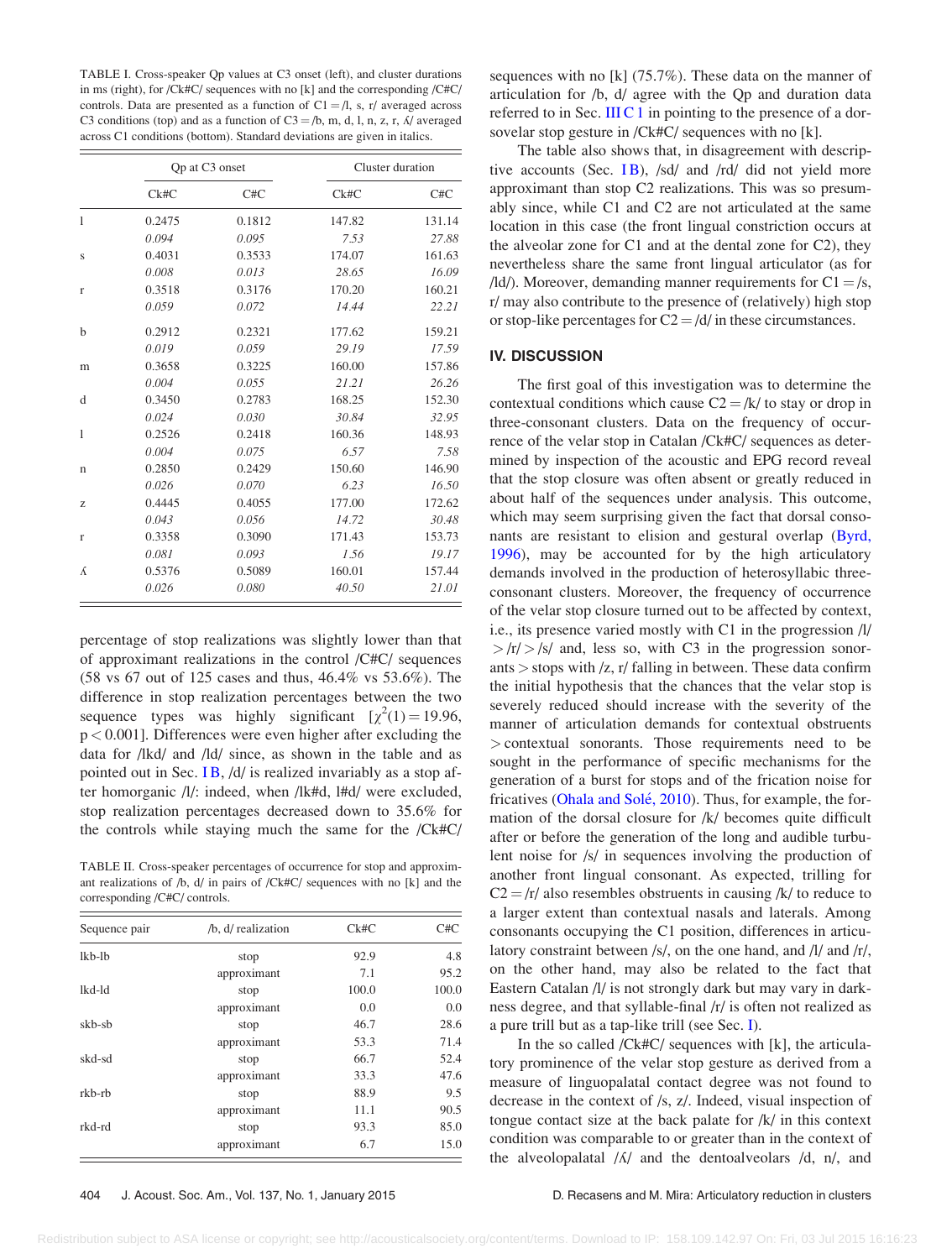<span id="page-8-0"></span>exceeded clearly that occurring next to /l, r/ where little dorsopalatal contact for /k/ could result from the stop closure being formed far back into the velar zone. The velar stop closure duration was also maximal before  $|z|$  (and  $|r|$ ).

The data summarized so far reveal that, in comparison with other contextual consonants, a contextual alveolar fricative may cause at the same time a higher number of apparent /k/ elisions and yet more dorsopalatal contact and a longer closure during the stop. This double outcome does not appear to be in line with the principle that segmental elision should be preceded by large degrees of articulatory reduction and shortening in the target segment as found for voiceless stop lenition ([Torreira and Ernestus, 2011\)](#page-9-0), and may be resolved by calling for two different production strategies in threeconsonant clusters that impose strict articulatory demands on the part of the speaker. The first strategy involves the extreme reduction of the /k/ dorsal gesture. The second strategy seeks to articulate all three consonants by slowing down their production and by causing a high degree of dorsopalatal contact to occur during the velar stop in the appropriate contextual conditions. This velar stop lengthening effect also occurs in /Ck#C/ sequences where C3 is an alveolar trill. Data for the individual speakers (Sec. [III A](#page-4-0)) show that speaker JP chooses the former option while speaker JC prefers the latter, speaker DR lying somewhere in between. Syllable affiliation, i.e., the fact that C1 and C2 belong to the same syllable while C2 and C3 do not, could perhaps account for why the degree of articulatory prominence for /k/ in Catalan /Ck#C/ clusters is affected by the preceding consonant more than by the following one (see statistical results for the C1 and C2 effects on Qp for /k/ in Sec. [III B\)](#page-4-0). Other production events are prone to apply intrasyllabically rather than across a word boundary such as oral stop epenthesis in the sequence /ns/ [\(Warner and](#page-9-0) [Weber, 2002\)](#page-9-0).

Another goal of this study was to determine whether /Ck#C/ sequences where the velar stop was apparently absent in the articulatory and acoustic signals (/Ck#C/ sequences with no [k]) differed significantly from the corresponding control /C#C/ sequences and thus could be said to exhibit a trace of the original dorsal gesture. Results show robust differences between the two sequence types: In comparison with the controls, the /Ck#C/ clusters of interest were often longer, showed more dorsopalatal contact, and caused following /b, d/ to be realized as stops rather than as approximants. This finding implies that a trace of the dorsovelar stop gesture is often present in the phonetic signal when no acoustic closure is available and suggests that listeners might use this information for recovering the stop consonant in perception. This scenario resembles that of partial assimilations in heterosyllabic two-consonant sequences where, while not showing a full closure, an alveolar nasal or an oral stop may exhibit a gestural residue when occurring before a labial or a velar stop (Künhert and Hoole, 2004; [Wright and Kerswill, 1989\)](#page-9-0).

The present investigation reveals that heterosyllabic three-consonant clusters with  $C2 = \frac{1}{k}$  are ruled by production mechanisms which could facilitate the realization of the consonantal sequence either by decreasing or increasing the prominence of the articulatory gesture for the stop consonant. Data reported in this study also indicate that manner of articulation demands for the contextual consonants (e.g.,  $Cl = /s$ ) may yield severe gestural reduction of  $/k/$  in /Ck#C/ sequences involving a double change in place of articulation. This production mechanism is in contrast with the phonetic implementation of heterosyllabic two consonant clusters such as /s#k, k#s/ where gestural superposition yielding eventually coarticulation, blending, or assimilation appears to be the preferred strategy (see Sec. [I](#page-0-0)).

## ACKNOWLEDGMENTS

This research was supported by projects FFI2013- 40579-P of the Spanish Ministry of Economy and Competitiveness and project 2014SGR61 of the Catalan Government, and by an ICREA Academia award.

- Bombien, L., Mooshammer, C., and Hoole, P. (2013). "Articulatory coordination in word-initial clusters of German," J. Phonetics 41, 546–561.
- Bombien, L., Mooshammer, C., Hoole, P., and Kühnert, B. (2010). "Prosodic and segmental effects on EPG contact patterns of word-initial German clusters," J. Phonetics 38, 388–403.
- Browman, C. P., and Goldstein, L. (1991). "Tiers in articulatory phonology, with some implications for casual speech," in Papers in Laboratory Phonology I: Between the Grammar and the Physics of Speech, edited by J. Kingston and M. E. Beckman (Cambridge University Press, Cambridge, UK), pp. 341–376.
- Browman, C. P., and Goldstein, L. (1995). "Gestural syllable position effects in American English," in Producing Speech: Contemporary Issues. For Katherine Safford Harris, edited by F. Bell-Berti and L. J. Raphael (AIP, Woodbury, NY), pp. 19–34.
- Byrd, D. (1996). "Influences on articulatory timing in consonant sequences," J. Phonetics 24, 209–244.
- Celata, C., Calamai, S., Ricci, I., and Bertini, C. (2013). "Nasal place assimilation between phonetics and phonology. An EPG study of Italian nasalto-velar clusters," J. Phonetics 41, 88–100.
- Chitoran, I., Goldstein, L., and Byrd, D. (2003). "Gestural overlap and recoverability. Articulatory evidence from Georgian," in Papers in Laboratory Phonology, Vol. 7, edited by C. Gussenhoven and N. Warner (Mouton de Gruyter, Berlin), pp. 419–448.
- Dart, S. (1991). "Articulatory and acoustic properties of apical and laminal articulations," UCLA Working Papers in Phonetics, No. 79, 155 pp.
- Ellis, L., and Hardcastle, W. J. (2002). "Categorical and gradient properties of assimilation in alveolar to velar sequences: Evidence from EPG and EMA data," J. Phonetics 30, 373–396.
- Fontdevila, J., Pallarès, M. D., and Recasens, D. (1994). "The contact index method of electropalatographic data reduction," J. Phonetics 22, 141–154.
- Fougeron, C., and Ridouane, R. (2008). "On the phonetic implementation of syllable consonants and vowel-less syllables in Tashlhiyt," Estudios de Fonética Experimental 17, 141–175.
- Hardcastle, W. J., Jones, W., Knight, C., Trudgeon, A., and Calder, G. (1989). "New developments in electropalatography. A state-of-the-art report," Clin. Linguist. 3, 1–38.
- Hardcastle, W. J., and Roach, P. (1979). "An instrumental investigation of coarticulation in stop consonant sequences," in Current Issues in the Phonetic Sciences, edited by H. Hollien and P. Hollien (John Benjamins, Amsterdam), pp. 531–540.
- Henderson, J., and Repp, B. (1982). "Is a stop consonant released when followed by another stop consonant?," Phonetica 39, 71–82.
- Kochetov, A., and Colantoni, L. (2011). "Spanish nasal assimilation revisited: A cross-dialect electropalatographic study," Lab. Phonol. 2, 487–523.
- Kühnert, B., and Hoole, P. (2004). "Speaker-specific kinematic properties of alveolar reduction in English and German," Clin. Linguist. Phonetics 18, 559–575.
- Marin, S., and Pouplier, M. (2010). "Temporal organization of complex onsets and codas in American English: Testing the predictions of a gestural coupling model," Motor Control 14, 380–407.
- Ohala, J. J., and Solé, M. J. (2010). "Turbulence and phonology," in Turbulent Sounds. An Interdisciplinary Guide, edited by S. Fuchs, M. Toda, and M. Zygis (Mouton de Gruyter, Berlin), pp. 37–97.
- Pfitzinger, H. R. (1996). "Two approaches to speech rate estimation," in Proceedings of the 6th Australian International Conference on Speech

J. Acoust. Soc. Am., Vol. 137, No. 1, January 2015 D. Recasens and M. Mira: Articulatory reduction in clusters 405